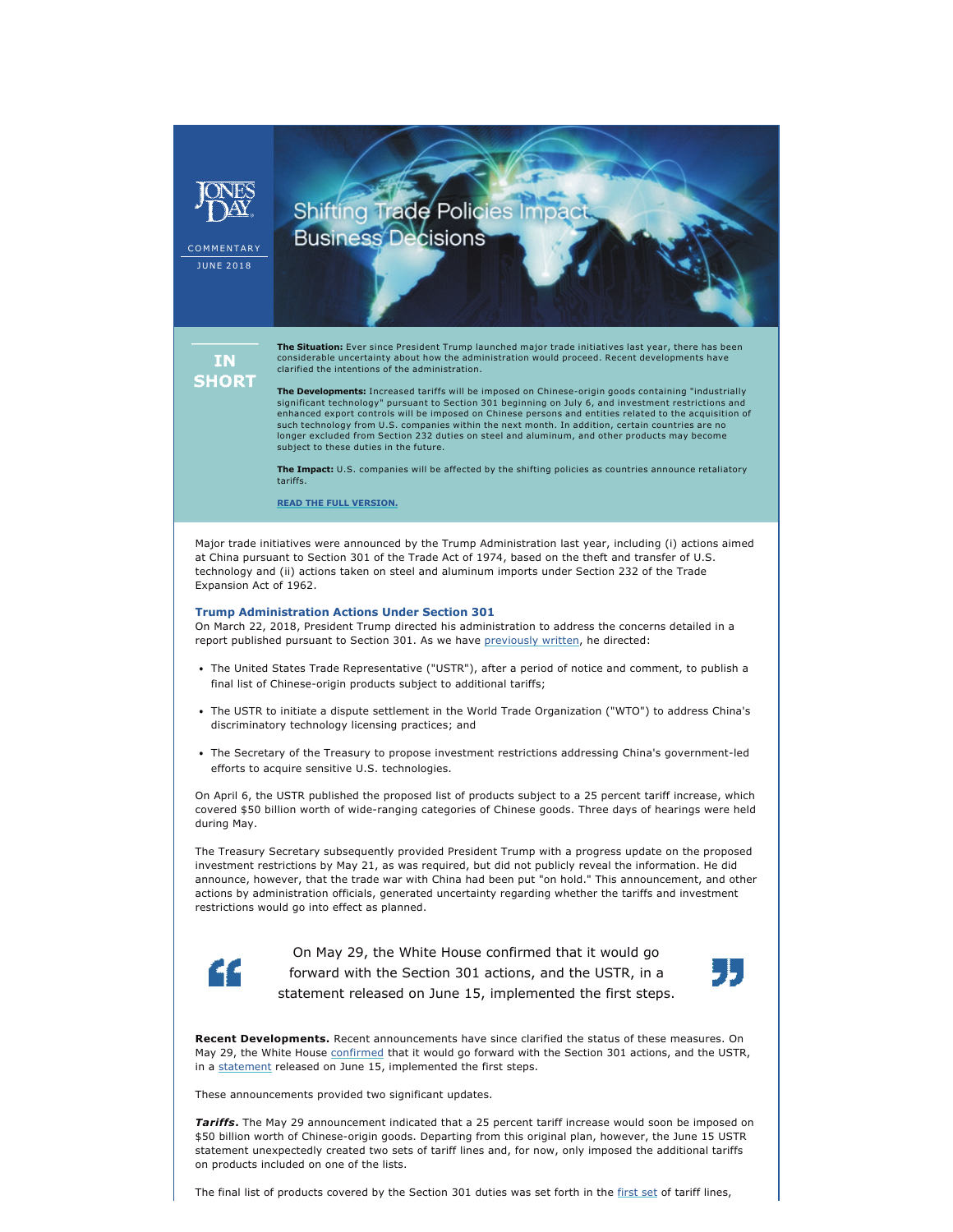which affects \$34 billion in goods and represents 818 of the 1,333 lines from the administration's original proposed list. Tariffs on these products will become effective on July 6.

Members of the public will soon be able to request that particular products from this list be excluded from the additional tariffs. More information about the product exclusion request process, including the procedures for submitting exclusion requests and oppositions to such requests, will be published in the Federal Register within the next few weeks.

The [second set](https://ustr.gov/sites/default/files/enforcement/301Investigations/List%202.pdf) of tariff lines, which affects \$16 billion in goods, is undergoing further review in the notice -and-comment process. The relevant dates are as follows:

- June 29: Deadline for requests to appear.
- July 20: Deadline for submitting written comments.
- July 24: Public hearing.
- July 31: Deadline for submitting post-hearing rebuttal comments.

*Investment Restrictions and Enhanced Export Controls***.** Chinese persons and entities will also be subject to specific investment restrictions and enhanced export controls related to the acquisition of "industrially significant technology." Proposed measures will be announced by June 30, and implemented shortly thereafter.

Various factors (like a newly reached U.S.-China trade deal) could impact the timeline for implementation or the decision whether to implement the above-described measures at all.

#### **President Trump Considers Section 232 Tariffs**

Separate from the Section 301 tariff actions is the Trump Administration's recent imposition of additional 25 percent tariffs on steel imports and additional 10 percent tariffs on aluminum imports. As we have [written,](http://www.jonesday.com/presidential-proclamations-impose-tariffs-on-aluminum-and-steel-imports-03-15-2018/) these duties were imposed on national security grounds pursuant to Section 232. Although the duties went into effect against most countries (including China) on March 23, 2018, they did not apply to Canada, Mexico, or the European Union countries until June 1.

**Recent Developments.** President Trump is reportedly considering another round of Section 232 duties of potentially up to 25 percent on automobile and auto parts imports. The Department of Commerce began investigating that issue on May 23, 2018. Although, given the lengthy investigation process, these tariffs (if imposed at all) would likely not be implemented for some time, these developments represent another factor that could complicate the U.S.-China trade relationship, as well as the NAFTA renegotiation process.

Additionally, the administration has suggested that it is considering whether to initiate Section 232 cases on other industries, including semiconductors and artificial intelligence.

\* \* \*

Against this backdrop of uncertainty and in response to the recent U.S. tariffs described above, many countries around the world have announced retaliatory tariffs. We will continue to monitor significant developments.

# **THREE KEY TAKEAWAYS**

- **1.** Acting under its Section 301 authority, the Trump Administration will impose additional 25 percent tariffs on \$34 billion worth of Chinese-origin goods containing "industrially significant technology" beginning on July 6. An additional \$16 billion worth of Chinese-origin goods also could become subject to additional duties in the future. Further, the administration plans to impose investment restrictions and enhanced export controls relating to Chinese acquisitions of "industrially significant technology" from U.S. companies within the next month.
- **2.** Section 232 tariffs have now gone into effect for countries that were previously excluded, and additional products may become subject to Section 232 tariffs in the future.
- **3.** Companies impacted by the tariffs should consider whether they should take steps to mitigate their risks, including engaging directly with the U.S. government through either the public notice-and-comment process associated with the second set of Section 301 tariff lines or the product exclusion process available for both types of duties.

### **[WANT TO KNOW MORE?](http://www.jonesday.com/shifting-trade-policies-impact-business-decisions-06-20-2018/)** [READ THE FULL VERSION.](http://www.jonesday.com/shifting-trade-policies-impact-business-decisions-06-20-2018/)



[Laura Fraedrich](http://www.jonesday.com/lfraedrich) Washington





Washington



[Chase D. Kaniecki](http://www.jonesday.com/ckaniecki) Washington



[Christina L. O'Tousa](http://www.jonesday.com/cotousa) Washington

**[All Contacts >>](https://jonesday-ecommunications.com/234/2574/downloads/shifting-trade-policies-contacts.pdf)**